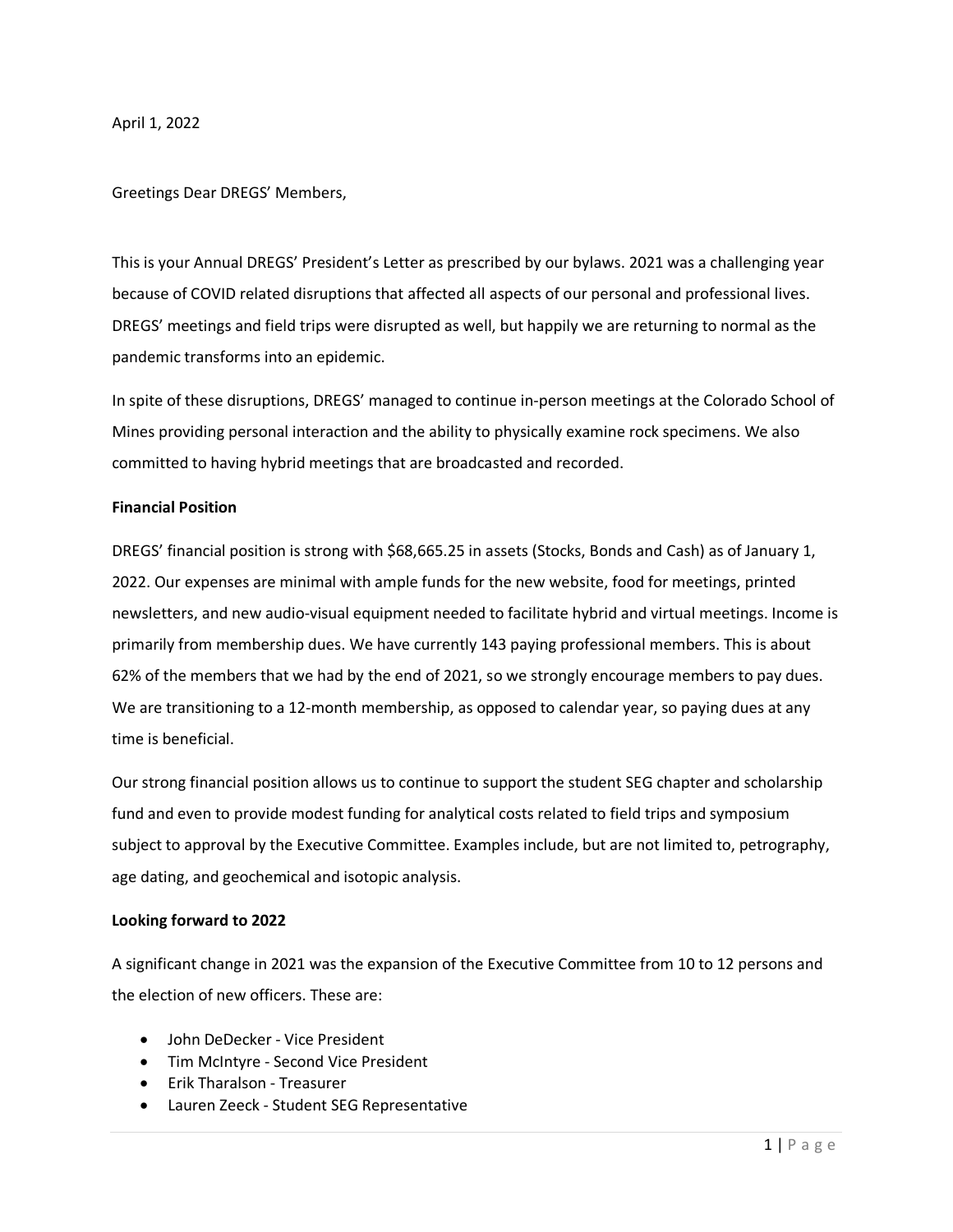- Cory Beaver Speaker Chair
- Phil Persson Field Trip Chair

These younger officers have already brought fresh ideas to invigorate the society. Among these suggestions are increasing DREGS' international reach via a Round Up-like symposia, strengthening Student-DREGS ties (not just at CSM but with other schools in the region and, perhaps, beyond), playing to our local strengths by leveraging our association with CSM, the USGS, and other local societies and institutions (CSS, GSA, etc.), and improving industry-academic cooperation.

## **Website**

DREGS' new website[\(https://www.dregs.org/\)](https://www.dregs.org/) went live in mid-March of 2022. The new site enables online dues payment and automated billing, links to recorded DREGS meetings, and a calendar of events – including meetings and events of interest of other organizations. Archival material and a jobs board will be added in the future.

It also contains a short personal bio page foreach member where they can post their photograph, professional affiliations, past and current work and research activities, etc.

DREGS changed membership duration from January 1 to the date of one's payment of dues. Counterintuitively, this is simpler to automate and administer than a lockstep calendar year membership.

Lauren Zeeck has done a great job spearheading the website design and has done nearly all the heavy lifting to make the new website a reality. Also, many thanks to Jim Piper who maintained the old website and contributed to getting the new website off the ground.

Finally, we are still soliciting high resolution photos related to exploration and mining, so please contribute!

# **Field Trips**

We have several interesting field trips planned for 2022. Most are within a day's drive of Denver, but some may be further afield. The most recent field trip was to the South Platte Pegmatite District on April 2. Please check the website for the most current field trip information [\(https://www.dregs.org/fieldtrips\)](https://www.dregs.org/fieldtrips).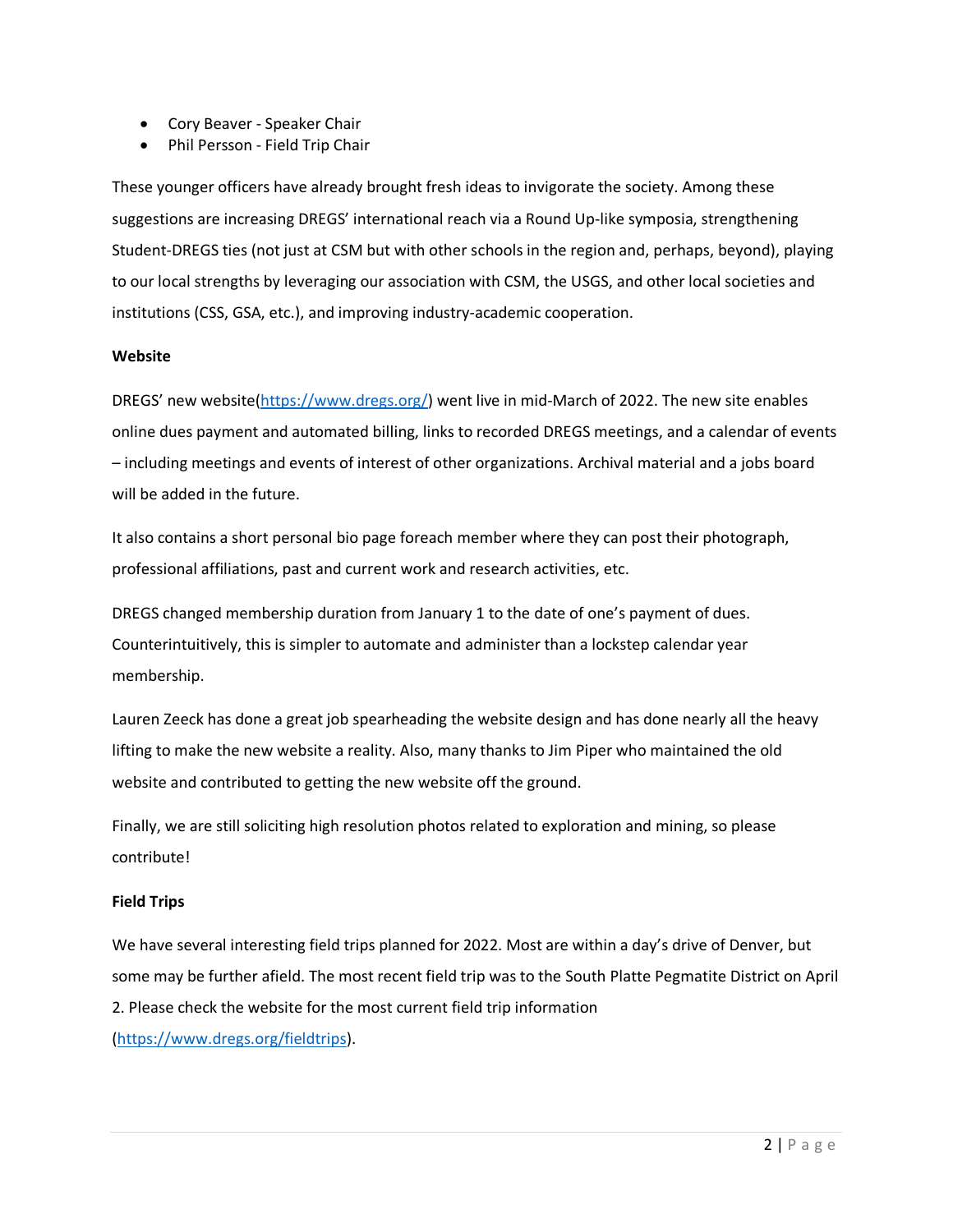Other planned trips include a tour of the Detroit City Project at the Sweet Home Mine in early July (tentatively planned for July 8th) as well as a possible visit (TBA) to the Henderson or Climax molybdenum mines with Freeport-McMoRan later this summer. Please stay tuned for more information.

#### **GSN and SEG**

Barring additional COVID restrictions, DREGS intends to have a booth at both GSN (Reno) this Spring and at SEG (Denver) in August. We will be looking for volunteers to man the booths.

#### **SEG Student Chapter**

The Mines SEG Student Chapter is holding a field trip to the SW US in May to include multiple destinations between Las Vegas and Reno, NV in the Walker Lane Gold Trend. Stops include the Castle Mountain Mine (CA), Moss Mine (AZ), Mountain Pass Mine (CA), and Coso Geothermal Power Plant (CA), as well as the mining districts around Beatty, Goldfields, Tonopah, and Bodie Hills.

The incoming chapter President, Daniel Schmidt, will begin his term in August along with Michael Kirschbaum (Vice President), Rémi Germain (Treasurer), Pedro Francisco (Secretary), and Raul Montesinos (Social Chair).

### **PC2 Initiative**

DREGS, together with the Colorado Scientific Society, is also spearheading the "PC<sup>2</sup> = Precambrian Colorado" initiative. At the time of this writing, "PC<sup>2</sup>" has four field trips to the Colorado Front Range and one topic session accepted for the GSA annual meeting in Denver in October 2022. The intent is to whet the appetite for more detailed and far-reaching trips and topics to be organized for the subsequent GSA Rocky Mountain Section meeting in Fort Collins in May 2023 and beyond.

#### **Looking Forward**

### *"It's tough to make predictions, especially about the future." Yogi Berra*

At the end of 2021, exploration geologists faced two daunting challenges; low discovery rates and the need to supply the world with the elements needed for a net-zero carbon economy. The recent outbreak of war in Ukraine only amplifies these challenges. The resulting uncertain realignment of political alliances and global trade networks coupled with already rising resource nationalism make these two challenges even more urgent and difficult to address. To make matters even worse, government policy in the United States is overtly hostile to domestic exploration and production at the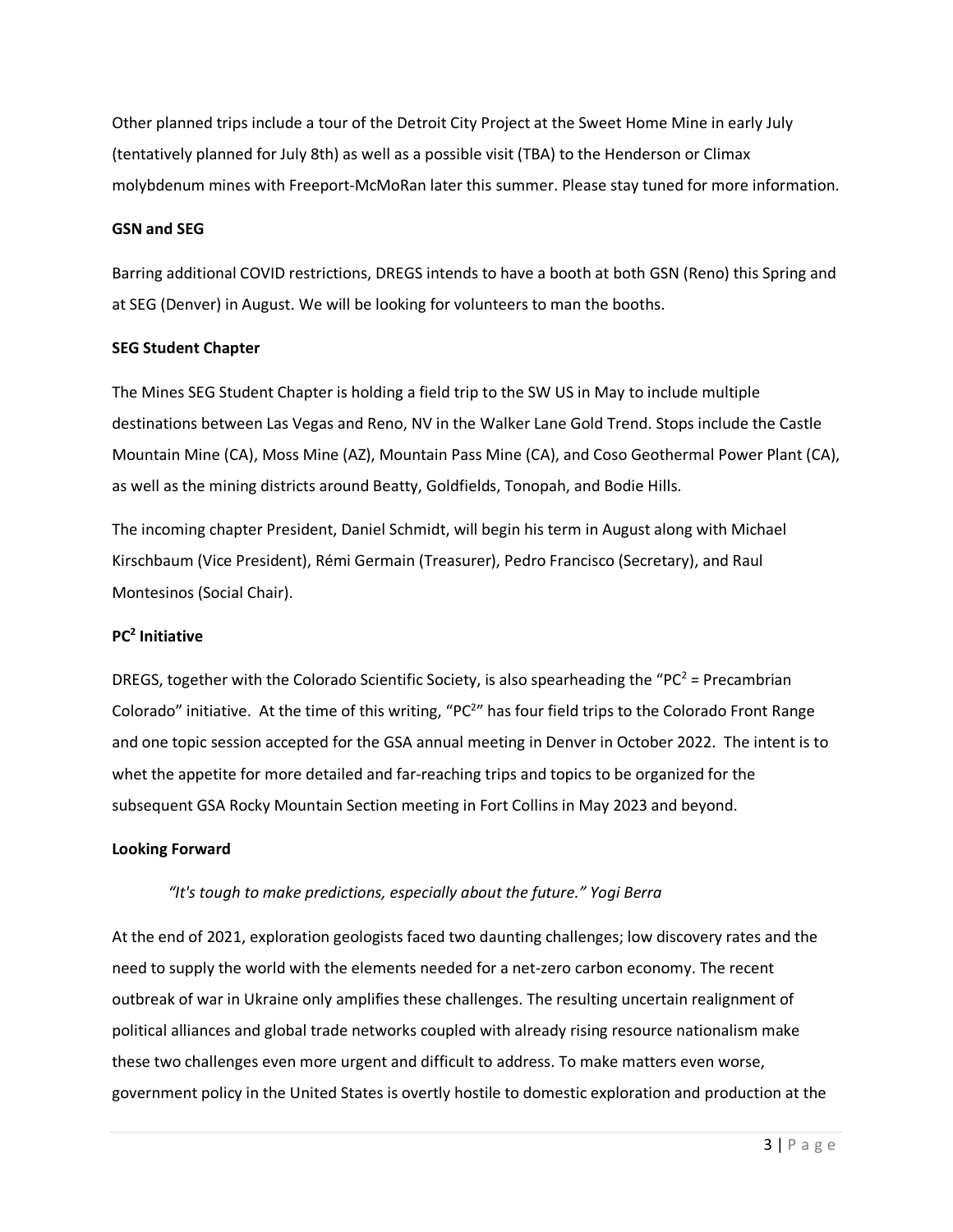very time that these are most needed. I suspect that government policy will not change until after we are in a full-blown crisis.

Low exploration success indicates that the Junior explorer-discoverer business model is broken. The days of small budgets and short timelines resulting in discovery are largely over. This is principally the result of the exhaustion of the inventory of shallow orebodies and the area of prospective terrain being shrunk by ESG policies, resource nationalism, and international political realignment.

Additionally, exploration funding over the past several decades has been dominated by gold, because it offered the best returns, principally due to higher gold prices, lower capital costs and heap leaching that enabled the conversion of geochemical anomalies into orebodies. Other commodities such as copper have received good funding but, even here, recent exploration success is very poor. The situation for most other commodities is ever worse and exploration success is not sufficient to meet projected demand. To date, advances in exploration technologies have not been able to counteract this trend.

Regardless of where you stand on the climate change debate, the reality is that there are political forces of tidal strength that are forcing society to adopt technologies to create a net-zero carbon future. The IEA estimates that to reach the goals of the Paris Agreement (climate stabilization at "well below 2°C…" IEA Sustainable Development Scenario [SDS]) requires a *quadrupling* of mineral requirements for clean energy technologies by 2040. An even faster transition, to hit net-zero globally by 2050, would require *six times* more mineral inputs in 2040 than today [\(https://iea.blob.core.windows.net/assets/24d5dfbb](https://iea.blob.core.windows.net/assets/24d5dfbb-a77a-4647-abcc-667867207f74/TheRoleofCriticalMineralsinCleanEnergyTransitions.pdf)[a77a-4647-abcc-667867207f74/TheRoleofCriticalMineralsinCleanEnergyTransitions.pdf\)](https://iea.blob.core.windows.net/assets/24d5dfbb-a77a-4647-abcc-667867207f74/TheRoleofCriticalMineralsinCleanEnergyTransitions.pdf).

Thus, there is a profound disconnect between commodity prices and the political environment needed to stimulate exploration to get us to zero-carbon economy. I doubt that the private sector is up to financing the massive increase in exploration expenditures that will be required to fulfill the dream of a zero-carbon economy, even if our exploration prowess were capable of such a feat. This suggests that unprecedented government involvement is necessary, and that too, appears to be a remote possibility, at least in the United States. Notwithstanding the partial invocation of the US Defense Production Act on March 30, reportedly to encourage production of REE and Li. In the absence of any reversal of the myriad of anti-resource development policies this is little more than a political stunt and the situation will remain dire as long as the underlying disincentives to exploration and production remain in place.